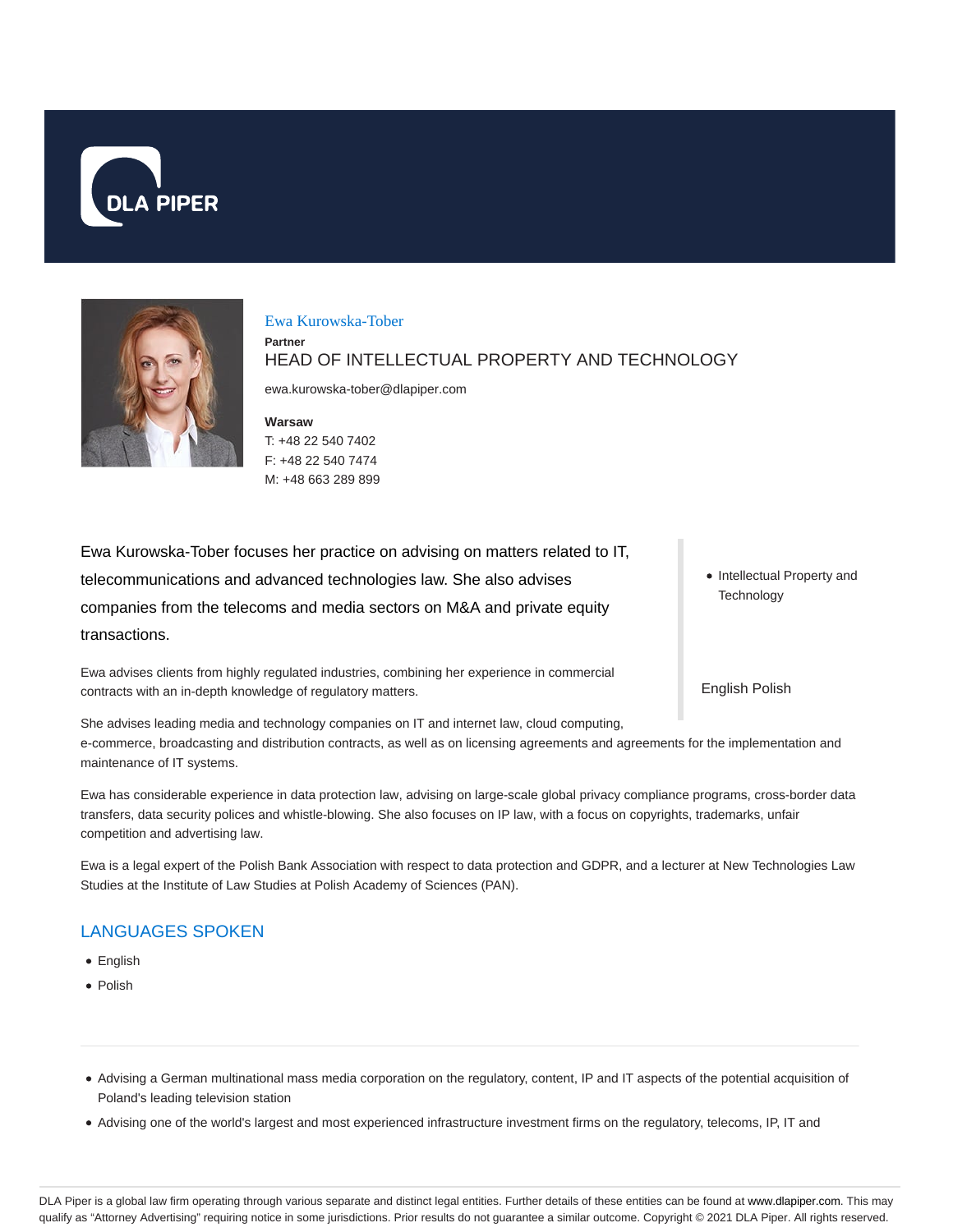content aspects of broadcasting operations in relation to its acquisition of Poland's leading terrestrial broadcast network operator

- Advising an American media company that owns a group of television channels available via cable and satellite in the U.S. and abroad on the broadcasting, regulatory, IP and IT aspects of obtaining a National Broadcasting Counsel concession for broadcasting on a multiplex platform in Poland
- Advising one of the biggest Polish banks on the implementation of a cloud computing solution in its IT system, including all related regulatory, IT and data privacy issues
- Advising a major global telecoms operator on the implementation of new telecoms services in Poland, with a focus on the regulatory framework and contractual arrangements
- Advising Poland's largest insurance company on all IP, IT and privacy issues connected with the potential acquisition of a major Polish bank, including the negotiation of transfer service agreements, IT and IP licenses and data base transfers agreements
- Advising Poland's largest insurance company on the implementation of MS cloud services
- Advising a major IT solutions provider on an IT audit and the breach of a license agreement by one of its licensees
- Advising a major IT solutions provider on the breach of a reseller agreement by one of its partners
- Advising Poland's largest insurance company on the renegotiation of all its key IT systems agreements after the acquisition of several companies in the Baltic region

#### CREDENTIALS

### Professional Qualifications

Attorney-at-law (Radca prawny) registered with the Warsaw Bar Association of Attorneys-at-Law (Okręgowa Izba Radców Prawnych w Warszawie)

#### **Recognitions**

- Recognized in Intellectual Property Legal 500 EMEA 2020 and 2021
- Recognized as a Copyright Star 2020 IP Stars 2020 and 2021
- Recommended in Enforcement and litigation WTR1000 2020
- Recognized as a Global Leader in Data: Data Privacy & Protection, Data Security and Information Technology Who's Who Legal 2022
- Recognized as a Global Leader in Data: Data Security and Information Technology Who's Who Legal 2020 and 2021
- Recognized in Data Privacy and Data Protection Legal 500 EMEA 2020 and 2021
- Ranked in TMT and TMT: Data protection Chambers Europe 2018, 2019, 2020 and 2021
- "Her personal skills, perfect ability to explain complicated issues, openness and communicativeness makes co-operation not only effective but also very agreeable" - Chambers Europe 2018
- "She tries to understand our expectations and combine them with what is possible" Chambers Europe 2017
- The team led by Ewa Kurowska-Tober received a special mention in the Polityka Insight 2017 Regulatory Law Firms ranking in the category of personal data protection
- Clients recommend Ewa Kurowska-Tober for her responsiveness and business approach. "She has given us good advice and is very helpful and pro-client" - Chambers Europe 2015

#### **Education**

- University of Warsaw, Postgraduate Studies in IP Law, 2002
- University of Warsaw, Master of Laws, summa cum laude, 1999

#### **INSIGHTS**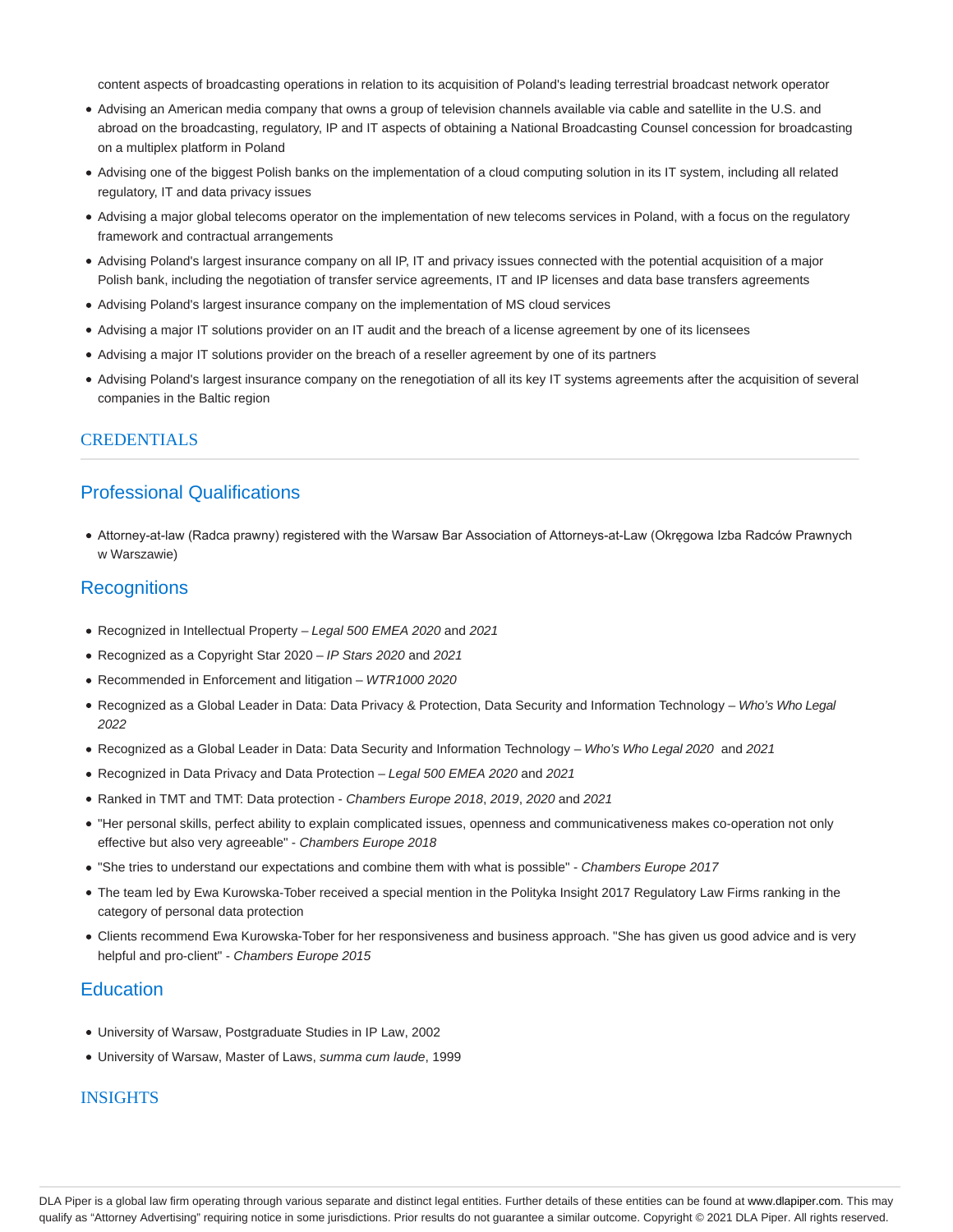# **Publications**

**DLA Piper GDPR fines and data breach survey: January 2022**

18 January 2022

Data protection supervisory authorities across Europe have issued a total of nearly EUR1.1 billion (USD1.2 / GBP0.9 billion) in fines since 28 January 2021, according to international law firm DLA Piper.

**GDPR Snapshot vlog series 2021: Poland**

25 May 2021 GDPR Snapshot vlog series 2021 In this vlog, Warsaw partner, Ewa Kurowska-Tober, explores the impact and challenges of GDPR in Poland.

### **Events**

## Previous

**DLA Piper GDPR Fines and Data Breach Survey 2022 - webinar**

20 January 2022 Webinar

**New EU Standard Contractual Clauses (SCC's)**

DLA Piper is a global law firm operating through various separate and distinct legal entities. Further details of these entities can be found at www.dlapiper.com. This may qualify as "Attorney Advertising" requiring notice in some jurisdictions. Prior results do not guarantee a similar outcome. Copyright © 2021 DLA Piper. All rights reserved.